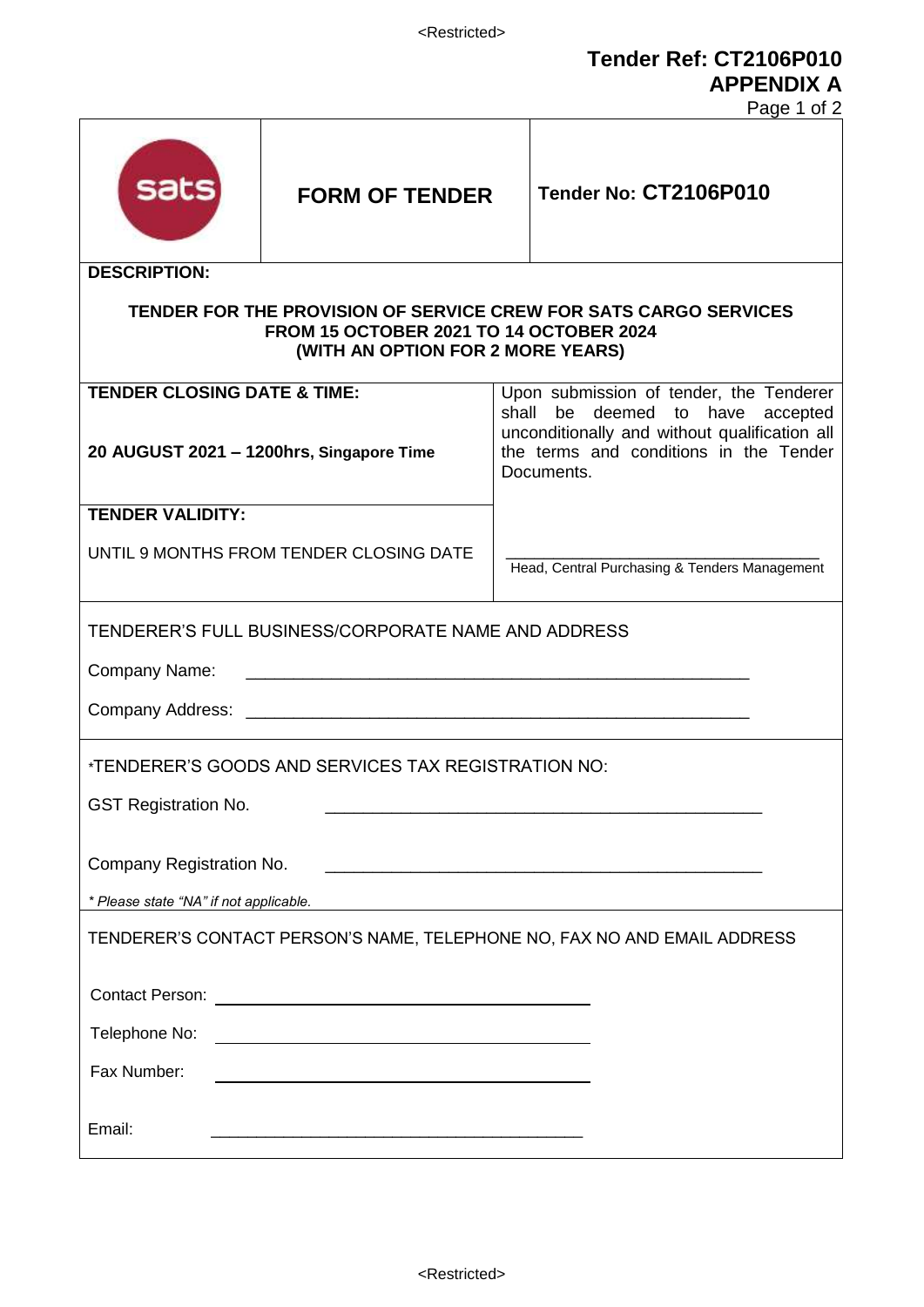# **Tender Ref: CT2106P010 APPENDIX A**

Page 2 of 2

To: the Company

Words and expressions used in this Form of Tender (which expression when used herein shall include all schedules hereto) shall bear the meanings set out in the Conditions of Tender.

Having examined and fully understood the Tender Documents including without limitation the Conditions of Tender, the Agreement and the Supplier Code of Conduct, and assessed all matters and things as may be relevant hereto, we, the Tenderer, hereby irrevocably make an offer to the Company to provide the goods and/or services to the Company as comprised in the Project and more particularly described in the contract specifications, on the terms and conditions set out in the Tender Documents including without limitation the Agreement and the contract specifications, at the pricing and terms as set out in this Form of Tender and the Supplier Code of Conduct.

We confirm that we have not relied on any representation or warranty from or made on behalf of the Company in submitting this tender, other than as expressly stated in the Tender Documents.

We confirm that the pricing set out in this Form of Tender is firm and not subject to any adjustment or fluctuation during the contract term.

We agree and undertake that our offer herein shall remain irrevocable and open, valid and binding upon us from the date of submission of this our tender until 9 months after the Tender Closing Date, and that the Company may by written notice to us accept our offer herein at any time before the expiration of such period.

\_\_\_\_\_\_\_\_\_\_\_\_\_\_\_\_\_\_\_\_\_\_\_\_\_\_\_\_\_ \_\_\_\_\_\_\_\_\_\_\_\_\_\_\_\_\_\_\_\_\_\_\_\_\_\_\_\_\_\_\_\_\_\_\_\_\_\_\_\_\_\_\_ Tenderer's business/company stamp Signature of Tenderer or its authorised signatory

\_\_\_\_\_\_\_\_\_\_\_\_\_\_\_\_\_\_\_\_\_\_\_\_\_\_\_\_ \_\_\_\_\_\_\_\_\_\_\_\_\_\_\_\_\_\_\_\_\_\_\_\_\_\_\_\_\_\_\_\_\_\_\_\_\_\_\_ Date Full Name and Designation of Tenderer's authorised signatory

*Nb. No changes are permitted to be made to the terms contained in this Form of Tender.*

#### **Schedule to the Form of Tender**

#### **INSTRUCTIONS TO TENDERER:**

Please complete in full and attach as a Schedule to your Form of Tender to be submitted to the Company, the document entitled Schedule of Rates marked as Appendix D.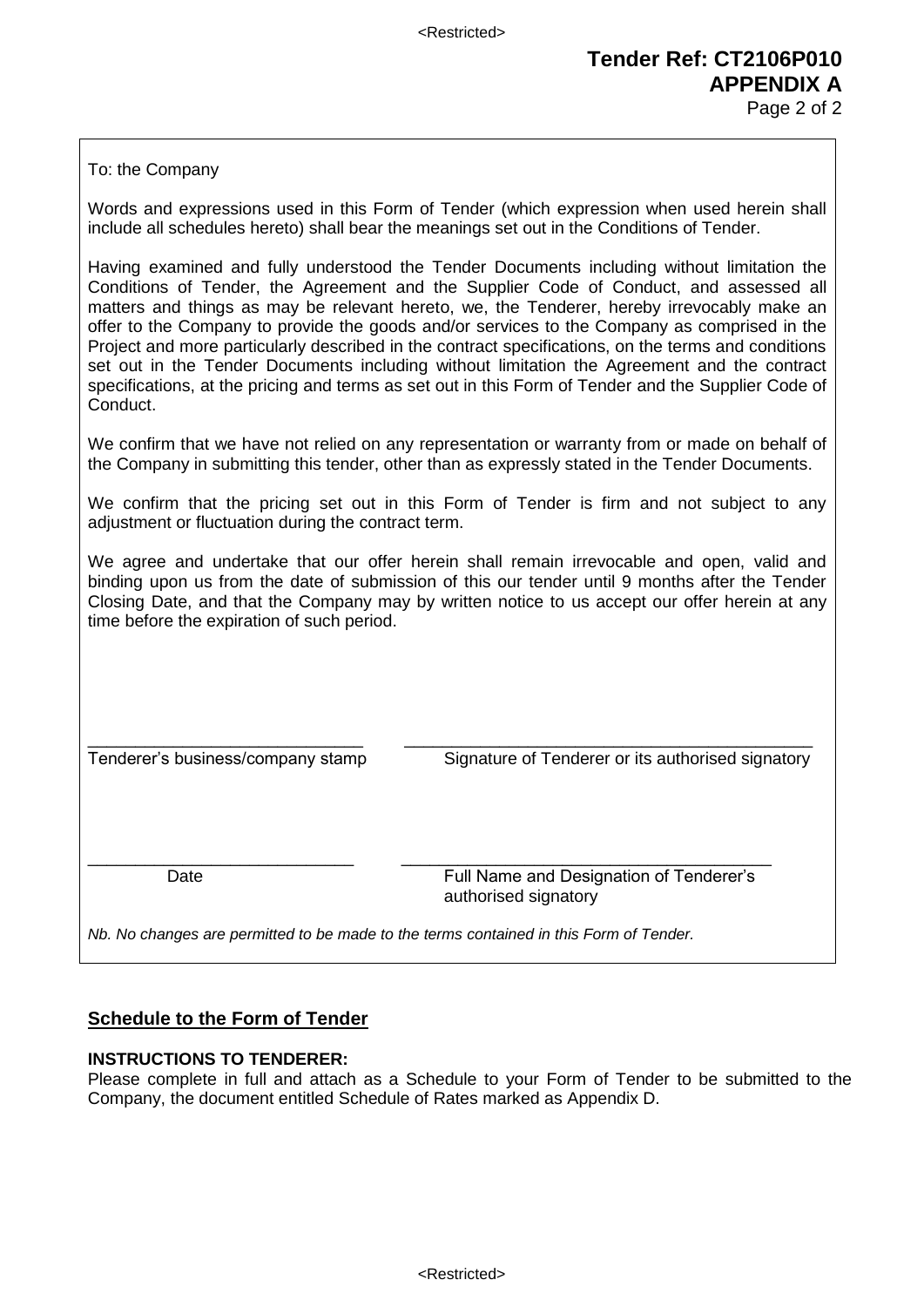<Restricted>

## **Tender Ref: CT2106P010 APPENDIX B**

**Declaration Form**

#### FORM B

| DECLARATION BY TENDERER/CONTRACTING PARTY                                                                                                                                                                                                                                                                                                                                                                 |  |  |  |
|-----------------------------------------------------------------------------------------------------------------------------------------------------------------------------------------------------------------------------------------------------------------------------------------------------------------------------------------------------------------------------------------------------------|--|--|--|
|                                                                                                                                                                                                                                                                                                                                                                                                           |  |  |  |
| SATS Airport Services Pte Ltd<br>TO:<br>(Name of SATS Group company / SATS Entity At Risk)                                                                                                                                                                                                                                                                                                                |  |  |  |
|                                                                                                                                                                                                                                                                                                                                                                                                           |  |  |  |
| (Name of Tenderer/Contracting Party)                                                                                                                                                                                                                                                                                                                                                                      |  |  |  |
| 1) *Our Company is not related (as defined in Section 6 of the Companies Act) to Temasek Holdings (Private)<br>Limited ("Temasek") or any of its subsidiaries.                                                                                                                                                                                                                                            |  |  |  |
| 2) * Our Company is related to Temasek and/or any of its subsidiaries OR Temasek and any of its<br>subsidiaries has/have an interest in the shares of our Company (please complete (a) to (d) below):                                                                                                                                                                                                     |  |  |  |
| the percentage of the shares of our Company in which Temasek and/or any of its subsidiaries has an interest,<br>(a)<br>direct or indirect, is  % (in total).                                                                                                                                                                                                                                              |  |  |  |
| % (in total) of the shareholding of our Company), respectively.                                                                                                                                                                                                                                                                                                                                           |  |  |  |
| our Company is *listed/unlisted.<br>(c)<br>(If listed, please annex to this Declaration a statement setting out (i) the securities exchange on which your<br>Company's shares are listed, and (ii) the names of the Directors and Audit Committee members of your<br>Company.)                                                                                                                            |  |  |  |
| (d)<br>*our Company is a member of a group of companies with listed member(s).<br>(Please annex to this Declaration a statement setting out $(i)$ the names of the listed member(s) of the group,<br>(ii) how it/they is/are related to your Company, (iii) the securities exchange on which it/they is/are listed,<br>and (iv) the names of its/their respective Directors and Audit Committee members.) |  |  |  |
| I am/We are *not a Director or Chief Executive Officer or member of the immediate family <i>(ie. spouse,</i><br>3)<br>child, adopted child, step-child, sibling or parent) of a Director or Chief Executive Officer, of SATS Ltd.<br>("SATS").                                                                                                                                                            |  |  |  |
| I am/We are *not trustee(s) of any trust of which a Director or Chief Executive Officer of SATS, or his immediate<br>4)<br>family, is a beneficiary or <i>(in the case of a discretionary trust)</i> is a discretionary object.                                                                                                                                                                           |  |  |  |
| I am/We are *not a company in which a Director or Chief Executive Officer of SATS, or his immediate family, has<br>an interest of 30% or more.                                                                                                                                                                                                                                                            |  |  |  |
| I/We confirm that the above information is true and correct. I/We understand that you require the<br>information to comply with Chapter 9 of the SGX-ST Listing Manual.                                                                                                                                                                                                                                   |  |  |  |
| Date:                                                                                                                                                                                                                                                                                                                                                                                                     |  |  |  |
| Signature:                                                                                                                                                                                                                                                                                                                                                                                                |  |  |  |
| Name of Authorised Signatory:                                                                                                                                                                                                                                                                                                                                                                             |  |  |  |
|                                                                                                                                                                                                                                                                                                                                                                                                           |  |  |  |
| Name of Person/Firm/Company:                                                                                                                                                                                                                                                                                                                                                                              |  |  |  |
| Company Stamp:                                                                                                                                                                                                                                                                                                                                                                                            |  |  |  |
| Note [*]: Delete as appropriate.                                                                                                                                                                                                                                                                                                                                                                          |  |  |  |
| Words and expressions used herein bear the meanings set out in the SGX-ST Listing Manual. Please contact<br>Company Secretary SATS if you require any clarification of this Declaration or any words and expressions used<br>herein.                                                                                                                                                                      |  |  |  |